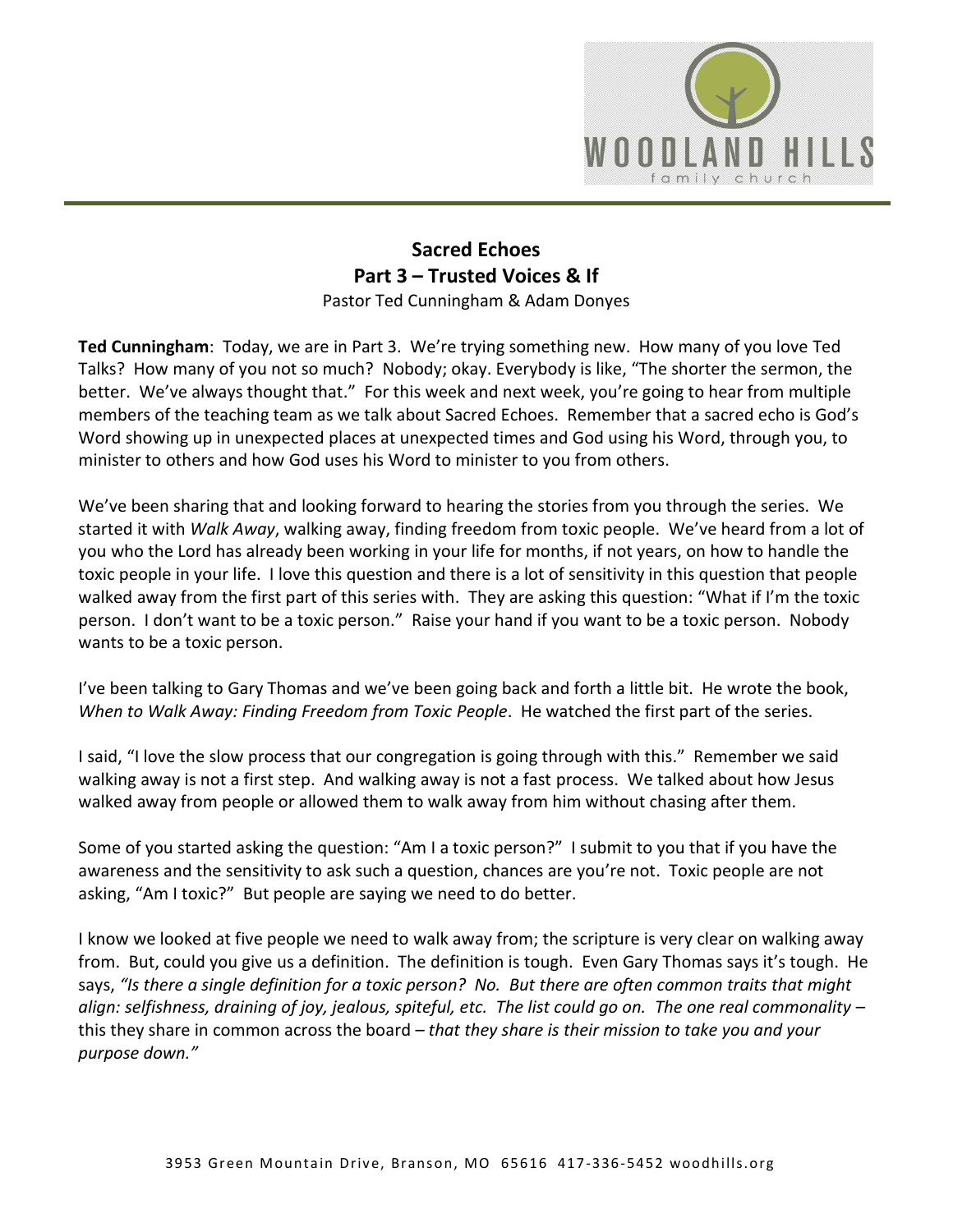We said walking away protects your sanity and your sleep, but we also focused on this idea of ministry effectiveness. We believe this here at this church at the core of who we are. We believe every member is a minister. You have been called to minister, to care for other people. Sacred echo is "What is God teaching you in his word, how will he use that through you and through your life to minister to other people?" When you get sidetracked from that mission, from your purpose is what we're talking about today, but we're not talking about the toxicity just in an individual, but we are specifically focusing on that toxicity that we find when we become quarrelsome, when we want a fight.

Paul, a trusted voice in the life of Timothy, said this in 2 Timothy 2: 3-4, *Endure hardship with us like a good soldier of Christ Jesus.* Can I see the hands of all the soldiers? If you served, would you just raise your hand. I know we just came out of Veteran's Day, but I want to see the soldiers because they are going to get this illustration here. *No one serving as a soldier gets involved in civilian affairs; he wants to please his commanding officer.*

You and I cannot afford to waste time. We cannot be sidetracked by quarrels, by nonsense, by people who are wanting to pick fights and inviting you to a fight. We talked about this. You don't have to show up to every fight you're invited to. When we do… We said this in Part 1 of the series. Some of you are going home for Thanksgiving or Christmas to a toxic relative. And you know that person is going to knock you out for days or weeks after you leave. Today, we're talking about foolish and stupid arguments and how they creep into the church and they find their way into the church and if you and I are not careful, we'll engage and be sidetracked. We'll lose our focus and our purpose and our mission. A good soldier stays focused.

I was in Colorado Springs, a military town, on Friday night. I was doing Date Night Comedy. I had a lady come up to me and she was in tears. She said, "My husband just came home from deployment and he's been home for two months. Tonight was so good because this is the first time in two months that I've heard him laugh."

Let me tell you why. When a soldier is doing his job, when a soldier is fighting, when a soldier is going door to door in Afghanistan or door to door in Iraq, they can't lose focus. They cannot be sidetracked, mentally, emotionally. They have a job that they've been assigned to do and they've got to stay on target. And you and I have a job to do.

In 2 Timothy, a little further down from enduring hardship as a good soldier, Paul is going to give Timothy a trusted voice and he's going to encourage him. "What I have left you to do there, stay focused." It's the same idea he gives to Titus, who he left in Crete. "Listen, too much to do… You have to establish elders, keep the church going, the gospel has to go out. Don't get caught up in divisiveness. Don't get caught up in foolish and stupid argument."

Here's what he's going to say in 2 Timothy 2: 22-26, *Flee the evil desires of youth*… Your translation may say the evil passions of youth. *Passions* there, most scholars believe it's not speaking of lust, but of the youthful desires of self-assertion, competitiveness, the desire to win an argument. And all the young people said… Let's try it again. The desire to win an argument and be right. And all young people, including myself… I'm kind of middle aged, but all of us said… Amen.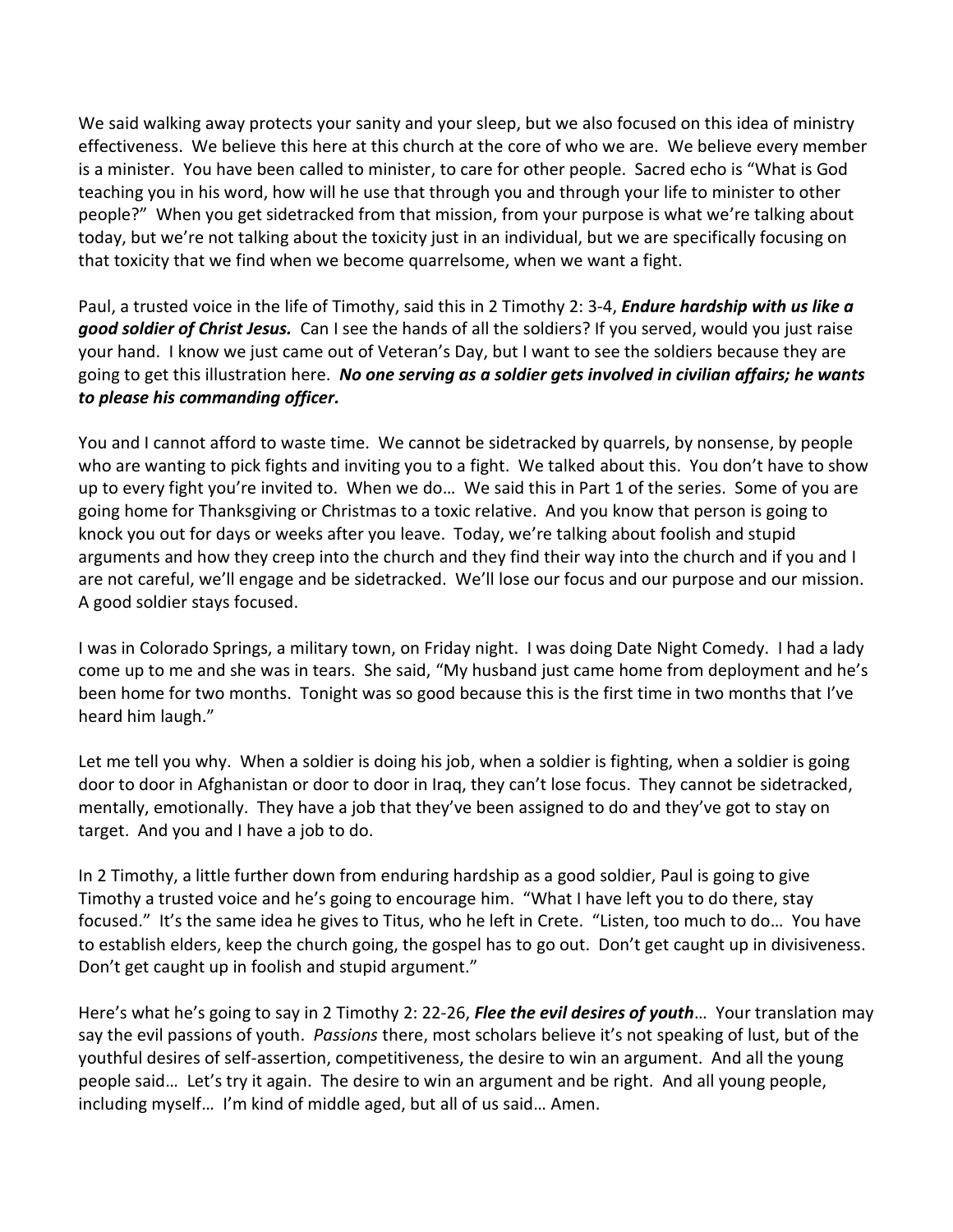He says you have to flee all that *and pursue righteousness, faith, love, and peace, along with those who call on the Lord out of a pure heart*. Watch Verse 23. *Don't have anything to do with foolish and stupid arguments, because you know they produce quarrels.* And the word that Paul uses for *quarrels* in this passage, the original word is a military term and it means hand to hand combat.

I love that picture because that's what we're doing. "I'm coming at you. I'm going to do it online; I'm going to do it here in the church. If we disagree on something, let's go, let's mix it up." Paul is telling Timothy, "If you do, you will become quarrelsome and you'll become ineffective." There is too much to do.

Verse 24, *And the Lord's servant must not be quarrelsome…* This is my sacred echo. Why? Because being quarrelsome is fun. How many of you enjoy mixing it up? Just be really honest. Raise your hand. The first service lied through their teeth. I follow about 800 of you online, so raise your hand if you enjoy mixing it up. Let me see you. Yes, thank you. It can be fun. You're going home for the holidays and some of you have that relative you just can't wait to pick a fight with. You know what pushes that person's buttons and that's what you want to do, and then walk away. You're like, *Okay, let's just see how they deal with that for a little bit.* We have to guard because quarrelsome people are ineffective, quarrelsome people are off mission, quarrelsome people forget their purpose. …*but must be kind to everyone, able to teach, not resentful.*

Verse 25, *Opponents must be gently instructed, in the hope that God will grant them repentance, leading them to a knowledge of the truth, and that they will come to their senses and escape from the trap of the devil…* the democrats… See what I just did right there. That was fun, but that was wrong. It was fun, but it was wrong; it was quarrelsome. I wanted to give you a set example. Some of you are like, "It wasn't quarrelsome; it was truth!" It was wrong. I just picked a fight because it was fun. Now, how many of you enjoy that kind of fun? Yeah, see, all the MAGA, MAGAs out there… But that's not how we're supposed to be.

We're on mission, as servants of the Lord, we are calling people out and at this church, we're calling people to repentance and sometimes we get sidetracked like we just did. We get sidetracked with foolish and stupid arguments. And some of you this week, you brought no one loser to Christ because your thoughts were 100% on impeachment. Now some of you are ready; you want to fight. You'll come up to me after… What's your mission? What have you been called to do? *…who has taken them captive to do his will.* Here's what Paul knows and he's wanting to get through to Timothy in a crystalclear message.

**Foolish and stupid arguments are roadblocks to ministry effectiveness.** May our church not be marked by them. **The Lord's servant seeks to win people not arguments**. We're going after the hearts of people not just to convince them of our political agenda. I want to win the heart of my wife, not the argument. I'll say that one more time. I got on amen from a man who has had a rough morning. I want to win the heart of my wife, not an argument. My wife is a leader. I was raised by a strong woman, I'm married to a strong woman, I'm raising a strong woman, and I pastor a lot of strong woman.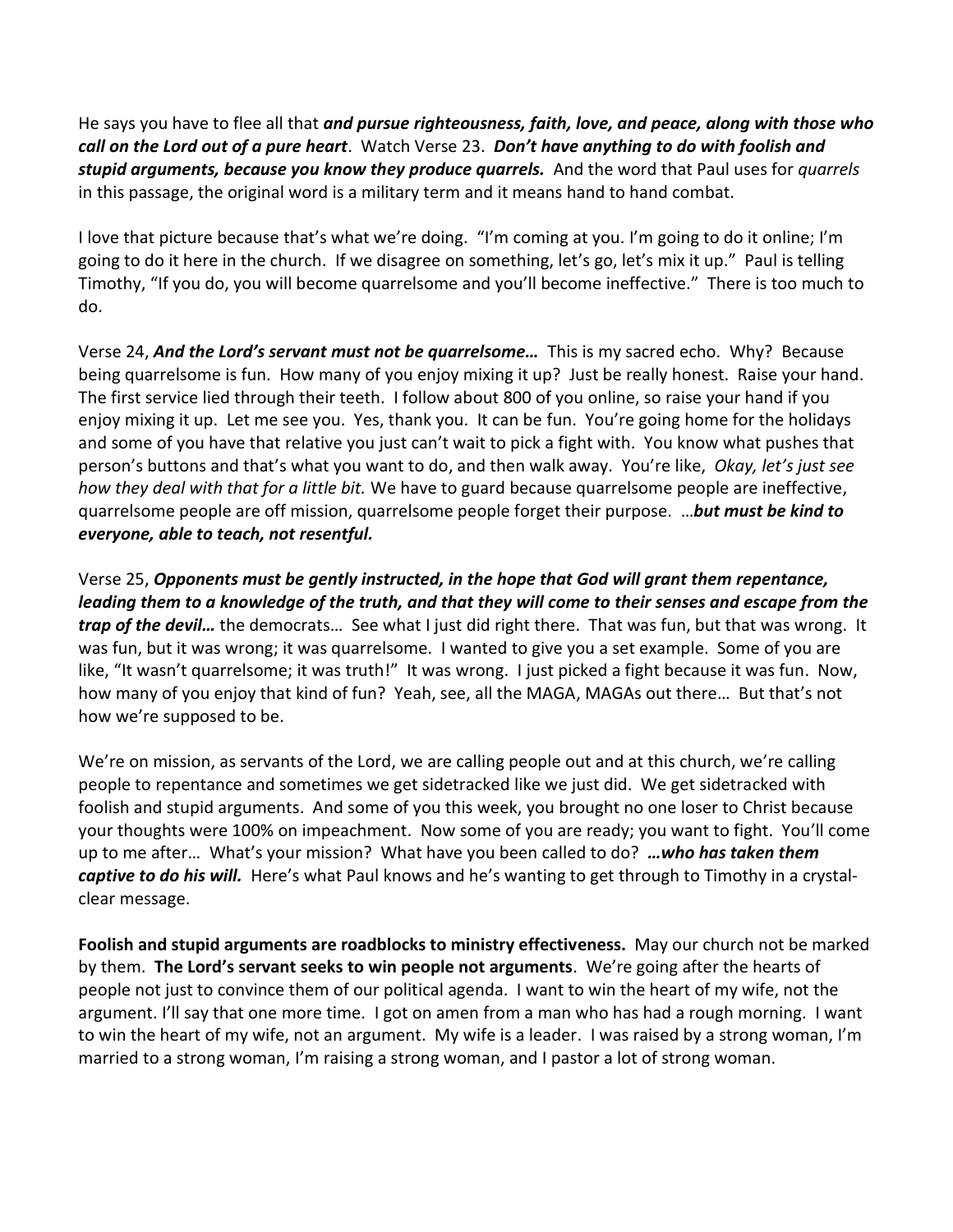Every now and then, Amy will come to me, asking me for my opinion about something even going on around here like with the environments or something. She'll go, " And I really want your opinion on…" My first response is always, "Do you? Really? Let's be honest; I have to know. Do you really want it?" My wife is great at listening. She listens to my opinion. I always love this because sometimes I'm like, "I'm going to share it, but you have really kind of made up your mind." Here's how I know she has made up her mind. It's when she asks for my opinion and I go into three minutes of my opinion on the subject, the issue, or what we're doing around here, and she'll respond with, "Or…" What a word. That means "I've got another way of thinking."

But the Lord's servant seeks to win people, not arguments. And **the Lord's servant is not sidetracked by the opinions of others**. Healthy people aren't threatened by the opinions of other people. We know what we're called to do. We know what the Lord has called us to do. We have to stay focused; we have to stay on track.

Proverbs 18: 2 says this about opinions. *A fool takes no pleasure in understanding, but only in expressing his opinion*. One of the sacred echoes about this for us… You've heard Adam Donyes. He speaks about this so well and it's been a sacred echo. Something he said to me… The first time he said it, I was like, "That's it!" He said, "Social media today allows us to express our opinions without sticking around for a conversation." We want to be right; we want to win arguments. And I need to get better at listening. **Listening to you doesn't mean I agree with you. Disagreeing with you doesn't mean I hate you.** I just don't want to be one that is about expressing my opinions. I'd rather listen and find out what's going on.

This is what Paul tells Timothy. **When invited to a fight, the Lord's servant approaches with peace, kindness, and gentleness**. Yeah, you don't have to show up to every fight you're invited to, but when you do show up, may it be marked with peace, kindness, and gentleness.

The question you might be asking is, "Okay, I need a list. What are the foolish and stupid arguments on the list? Give me what I should be talking about, what I shouldn't be talking about. Give me what I should be engaging with and what I should be avoiding."

I love this. I know it's a foolish and stupid agreement when someone will ask my wife a question and she responds with, "Ted, what do we believe about that again?" That's like her cue of saying "This doesn't matter to me. I've got something I'm supposed to be doing and this is a distraction." Or, she'll say, "Yeah, I think I know what we believe on this, but I'm just going to defer to Ted on this one." My wife is not really into hand to hand combat as much as I like to be. I've got to back up and respond with peace, kindness, and gentleness.

Here's a good test. Theologian William Barkley puts it this way. *"Here then is the test. If at the end of our talk, we are closer to one another and God, then all is well; but if we have erected barriers between one another and have left barriers between one another and have left God more distant, then all is not well. The aim of all Christian discussion and of all Christian action is to bring a man nearer to his fellows and to God."* And all God's people said… Amen. We need more trusted voices. We need to move away from the hand to hand combat and listen to more trusted voices.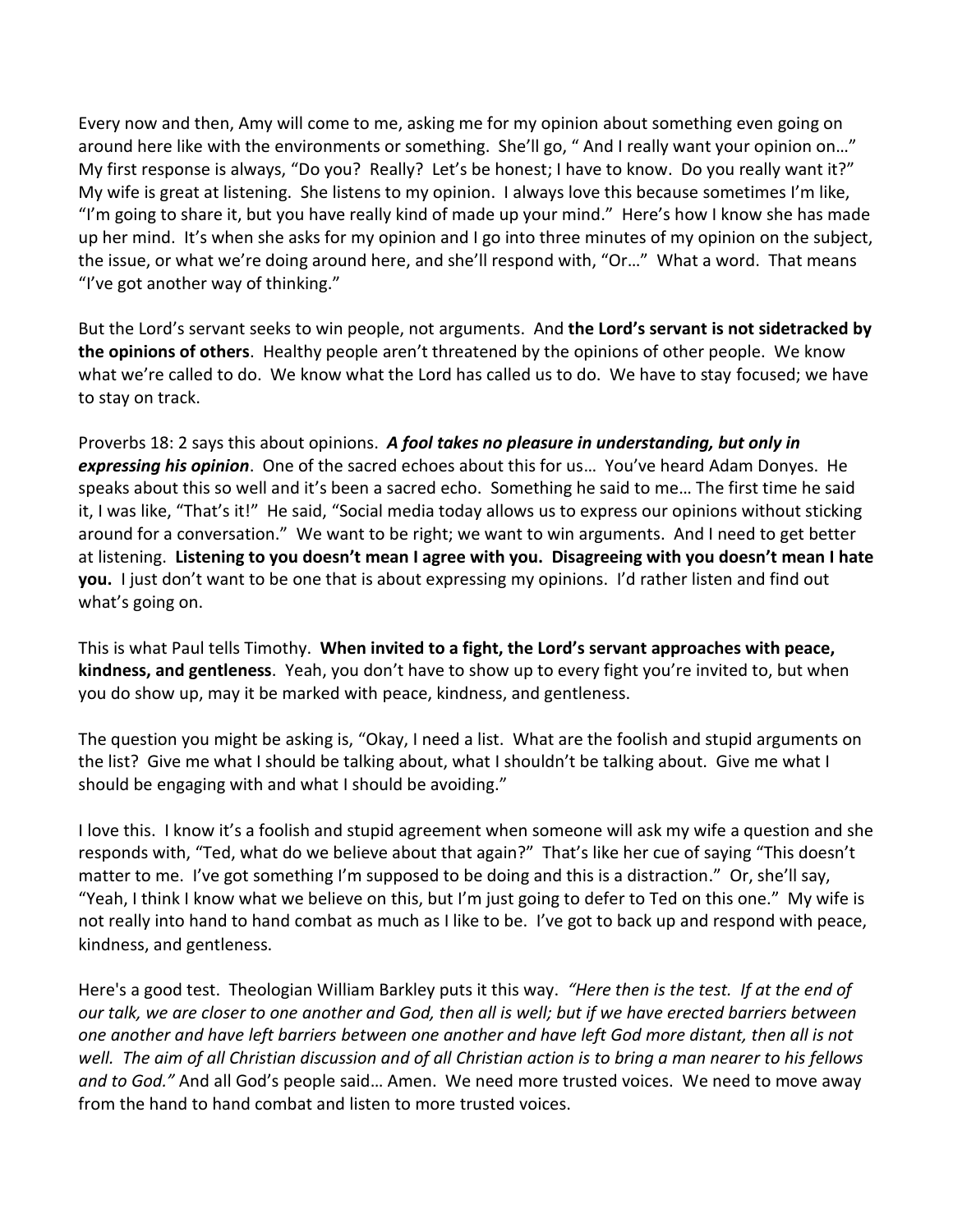**The Lord's servant must listen to more trusted voices and less ranting voices**. Some of you right now are in hand to hand combat almost every day because you've surrounded yourself with whining, complaining, and ranting. It's time for you to walk away. It's time for you to find the trusted voices, the people that will speak into your life. Years ago, Christian publishing made a big shift. I sat in meetings where they told me and they were explaining it to me and it made sense, but for many of you, your generation grew up reading books by experts, people who had been there, done that in parenting, marriage, leadership, etc.

There was a shift about 10 to 15 years ago and the publishers will even say this to you. We moved away from reading what experts had to say and now we want to read what fellow journeyers are saying. That's great, right? Someone who is going through it with you. You may read this on blogs, watch this with YouTube influencers, you may read books from a fellow journeyer, but we still need the trusted voices. What happens is if you're surrounding yourself with people who only affirm you or you go on a rant and you're ready to pick a fight with someone and then you see it. It comes onto the comment section and everybody's joining you and affirming you. "You're right. You go get 'em. You take 'em on."

**The Lord's servant needs more trusted voices and not just affirming voices**. We need people that will walk alongside us and tell us, "Hey, you need to stop." "Hey, you need to change." We all want to be encouraged; we all want to be affirmed. That's great. Just don't let it be the only thing you read. You need older, wiser, more mature people in your life, speaking into your life.

**Your spiritual growth will stall out if you only listen to voices that affirm, celebrate, and validate you. We also need voices calling out our blind spots.** May that always be this church. We don't want to be a church where all we do is affirm you, validate you, say we know what you're going through, but may we always be a church that points you to repentance. That we call out sin for what it is. You need that. I need that trusted voice in my life.

Twelve years ago, when our church was going through one of the toughest times in the history of our church, I was in hand to hand combat with several hundred people in this town. And I was showing up for the fight. I was ready for it. There was one I was wanting to knock out. I knew I couldn't, but I wanted to. I was ready to take him out. The young men and women beside me were ready to fight with me. It was the older, trusted voices in my life that were whispering in my ear this deep, theological truth: "Shut up." It was older, wiser, more mature, trusted voices saying, "Keep your mouth shut." And I'm grateful for them. Had I only had affirming voices in my life, I probably wouldn't be here right now. But I had people who had been there, who had walked through it, seen where it was going. I had Pauls in my life.

One of my Pauls has been with the Lord for three and a half years and I still have the sacred echo from him. I still hear him almost... Maybe not on a daily basis, but every couple of days, I'll hear, "Shut up." "Keep you mouth shut." "You don't need to show up to this fight." "Put your fists down and back away." How many of you have people like that in your life and you're grateful for them? If all you have is affirming and validating voices in your life right now, you need to start looking for some trusted voices. It's great to be encouraged, but you need to be challenged and you need to be stretched as well.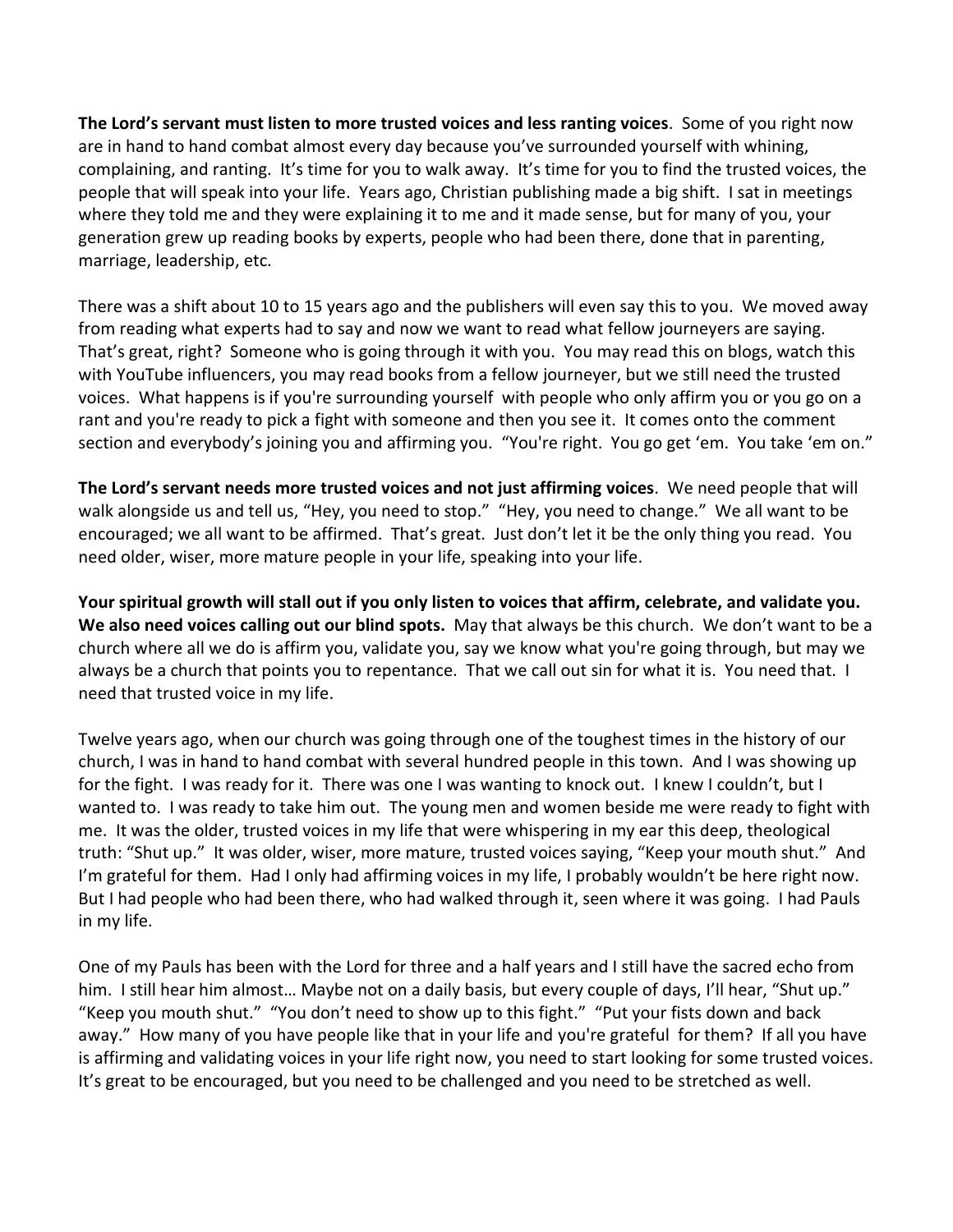I'm going to invite Adam Donyes up. Adam is going to continue. His sacred echo is *If.* You going to see how it ties in together because one of the things that I love about the study of the Word of God... Adam has been on the teaching team for about six or seven years… I've lost track. Adam is a good friend. I just love having people in my life that when they are learning something, they call me to tell me what they're learning, and I can call them and tell them what I'm learning. It's that sacred echo. "Here's what I read and here's how it correlates to what you're talking about." That's the power of the Word of God. Adam, how does your message tie in?

**Adam Donyes**: It ties in great. I think I love it even more that you just called all these people Maga, Maga people. I've never heard you say that, so that was awesome. I think you know this – the way God works with sacred echoes. It's just so neat how I saw your message come together and it was just there.

So, as Ted told you, the sacred echo I've been dealing with is *If*. There are a lot of ifs. I think some of you even love this ADD. I just saw some of you. I was sitting back there and you're on your phones and iWatches and everything else. I was like, *Ted Talks are brilliant because we have an ADD congregation for sure*. And I'm A to Z, so it doesn't matter.

We all play this "what if" game. You all have that uncle or that dad – "If only I didn't blow out my ACL, I would have been in NFL" or whatever. Or, "If only I didn't break my ankle, I would have gotten a D1 scholarship to the Arkansas Razorbacks and played football." But, really, who even wants to play football for the Hogs; let's be honest.

Then we play some dangerous "what ifs." "If only that person was my husband." "If only that person was my wife." "What would it be like if this person was married…" That's planting seeds of adultery. That's not ever safe and that's dangerous. There are all these different "what ifs." "What if I won the lottery? How different could life be?" We play that "what if." We think about all these different scenarios. The reality is, if we're honest, we all deal with these "what ifs."

This has been a sacred echo of mine. There are ifs in life that you and I cannot control. You can't play the "what if" game. "What if I had gone to this college instead of this college." You see Gen Z people that are paralyzed by decision because they do that. "What if this is the wrong choice?" There are some choices that we just need to make in faith and trust the ifs to God. You cannot play the "what if" game or the "if only" game. God is sovereign and he controls that.

As a matter of fact, some ifs we have to trust to God and other ifs are actually up to us. There are some ifs that we control. That's where the serenity prayer actually steps in. The serenity prayer, as some of you know, is not in the Bible. That's a whole other series about sayings we use or things we do. "Give a man a fish and he will eat for a day. Teach him how to fish and he eats for a lifetime" is also not in the Bible. The serenity prayer is also not in the Bible, but you've heard it and you've seen it on little magnets and little cards, and you've seen it all over. This is what the serenity prayer says. "God, grant me the serenity to accept the things I cannot change, the courage to change the things that I can, and wisdom to know the difference? That word *serenity* is just peace of mind. Give me the peace of mind to accept the ifs I cannot change, to not play the "what ifs," to have the courage not to play the "what ifs." "If only my parents didn't get divorced." "If only I didn't get diagnosed with cancer…" Grant me the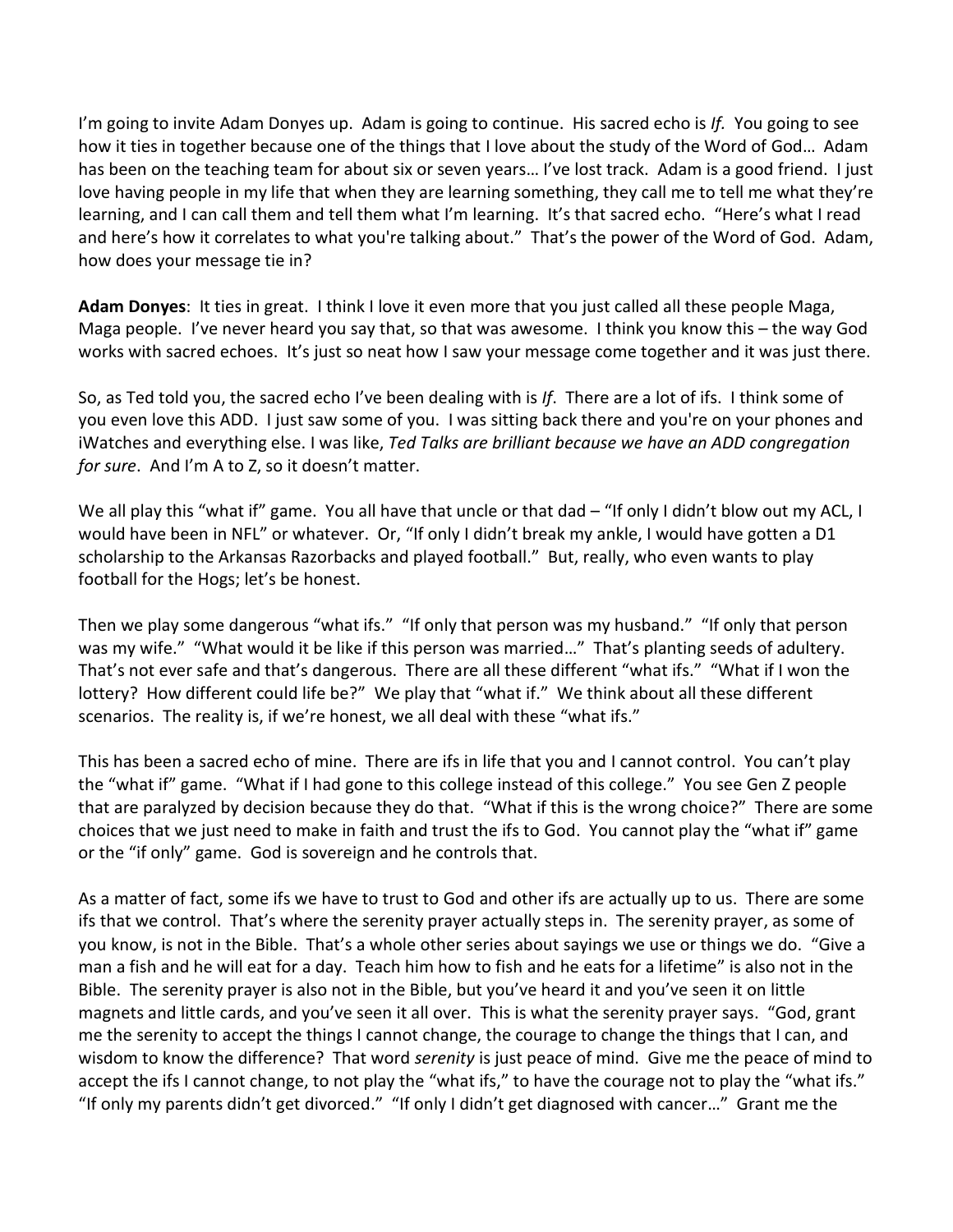courage to accept those ifs but give me the peace of mind to change the ifs I can. There are certain ifs in life that are up to us.

There is an old adage that says, "You can lead a horse to the trough, or you can lead a horse to water, but you can't make him drink." We've heard that. You can drag your kids to church, but you're not going to change their heart. You're not the agent of heart change. I'm not the agent of heart change for Aiden and Anders. I don't change their heart. I can lead them to the water, I can lead them to the well that never runs dry, but, ultimately, it becomes up to them and their decision in what they are going to do in their relationship with the Lord.

Today, I can lead you guys to this living water, I can lead you to this well, but if is up to you. What you do once you're at that water is up to you. I'm going to lead you to a place of intimacy with our Lord and Savior. I'm going to lead you to a place that will allow his voice to be heard in your life, but I can't force you, I can't make you, as a sinner myself, drink from that water. That is an if that will always and has always been up to the individual. You can't change your wife. Some of you have tried, but it doesn't work. And you can't change your husband. Many of you have tried and it just hasn't worked. The reality is that there are just some things that we have to surrender and realize that they are up to the Lord.

There is actually the word *if* in the Bible. There is no more powerful if in the entire scripture than we see in 1 John 1: 9. It's so powerful. It's the very first word of this verse. *If…* In the Koine Greek, that word literally means if. So, *If we confess our sins,* So it's something contingent. Whenever you see that if… So, if this happens, then this will take place. So that's a really big if. If we confess our sins, *he* (Jesus) *is faithful and just…* Great is his faithfulness. His mercies are new every morning. His steadfast love never ceases. Lamentations 3: 22-23. I love that it says every morning. Why? Because we need his mercy every morning. Not just on the day we came to know him, but every day. So, if this takes place, watch what else takes place. …*to forgive us our sins and to cleanse us from all unrighteousness.*

About six weeks ago, I went to Chiro, Egypt and the travel back was a 28-hour travel day. So, you can imagine after traveling 28 hours, the first thing I did when I got home… After I kissed my wife, the second thing I did when I got home was jump in the shower. It's nasty when you travel that long.

The reality is someone from your distance would not have known how yucky I was. When my wife got close for that kiss, she knew I needed to get in the shower. Sometimes, we do a good job at keeping people at bay so they can't really see how dirty we are because we don't want to confess. We don't want people to know we need to be cleansed. When you go camping or you've been out hunting, as Ted alluded to for a while, the first thing you want to do to get all that campfire smell and stink off you is jump in the shower; you want to be cleansed. Unless you're a junior high kid, you take a shower almost every day because you want to be cleansed. So, this idea of being cleansed from all unrighteousness and being purified isn't just a one-time deal. It's not just something we do one time when we come to know the Lord, it's a habit.

There is an old acronym called ACTS. How should we pray? We really get this from the Lord's prayer. Jesus wasn't telling us to quote, verbatim, the Lord's prayer, but here's some things to keep in mind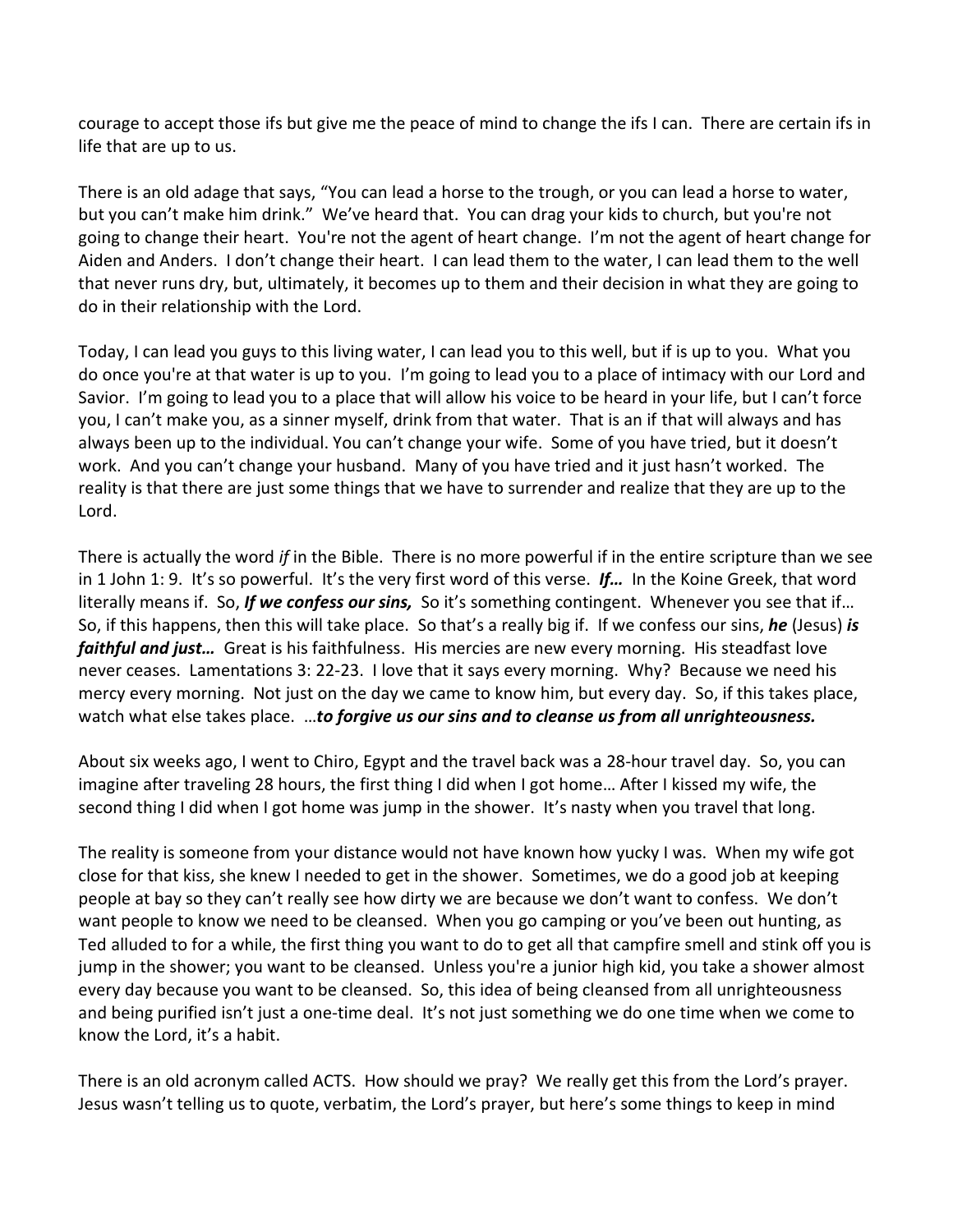when you go to prayer every day. **Adoration** – Praise God for who he is. He's holy, he's creator, he's amazing, he's sovereign. **Confess** – Confess our sins. Why? What is so important about confessing, Adam; why are you harping on this sacred echo of confession? So, we confess our sin and then we're **Thankful**. Then we go to **Supplication**. Here are some things I do have requests for, God, but let me go though these other things first.

When Aiden and I tuck in at night, we go through this together. We talk about confession. "God, sorry I was bitter towards Anders, but he bit me." No, Aiden, we're not justifying why we retaliated; we're just confessing our sin tonight. We'll deal with Anders' biting later, but right now, we're just dealing with your confession because it brings intimacy back to God.

What happens so many times is – and I see it in my own life and the lives of friends that I'm with – as we complain about God being silent in our lives… We complain that God is silent and we can't hear his word, but we must not complain about God's absence in our lives when our Bibles remain closed and our sin unconfessed. So, there is a barrier we build when our sin is unconfessed and our Bibles remain closed. God's voice, his theopneustos (2 Timothy 3:16) is living an active (Hebrews 4:12) and he can speak to us.

There is this crazy verse in Isaiah 59 that talks about this. This is what Isaiah 59: 2 says: *But your inequities…* Your bitterness, your hatred towards a different political party, your sexual immorality, your pride whatever, right? …*have built barriers between you and your God, and your sins have hidden his face from you, so that he will not hear*. Literally what we do in our sin is we build this wall between us and our Father. First that original wall of sin, so all our pride, bitterness… All that sin has separated us from God. All of us have sinned. Not one has not sinned. But even when we become a believer, even when we trust Jesus as our personal Lord and Savior, and now we get to come over here and have intimacy with God again and his Word, we're still believers. And as believers, he didn't say we would be without sin; we'd still sin. So, when we walk in our sin, we're building a barrier.

As Jesus was on the cross, he cried out in Aramaic, "Eli, Eli, lema sabachthani?" Which means "My God, my God, why have you forsaken me?" Theologians believe that in that moment, Christ separated himself from the Father for the first time because God (Revelation 4:8) is holy, holy, holy, and Jesus had to take on the sin. God had to separate himself because he can have nothing to do with sin. So, Jesus separates himself from God in that moment to take on our sin.

So, now our sin still separates us from God, but here's the great news. Even as believers and not experiencing the intimacy with God… You feel like God is distant from your life, but you believe in Jesus. If you feel like you can't hear God's voice, I always ask people this. Is there a sin in your life that you're leaving unconfessed? Is there something in your life that is creating that barrier? For me, it always takes going to Psalm 139: 23-24 where it says, *Search me O Lord and know my heart. Test me and know my anxious thoughts. See if there is any offensive way in me and lead me in your way everlasting.*

Here's the beautiful thing. Watch this in Ephesians 2: 14-16*. For he himself is our peace, who has made us both one and has broken down in his flesh the dividing wall of hostility by abolishing the law of the*